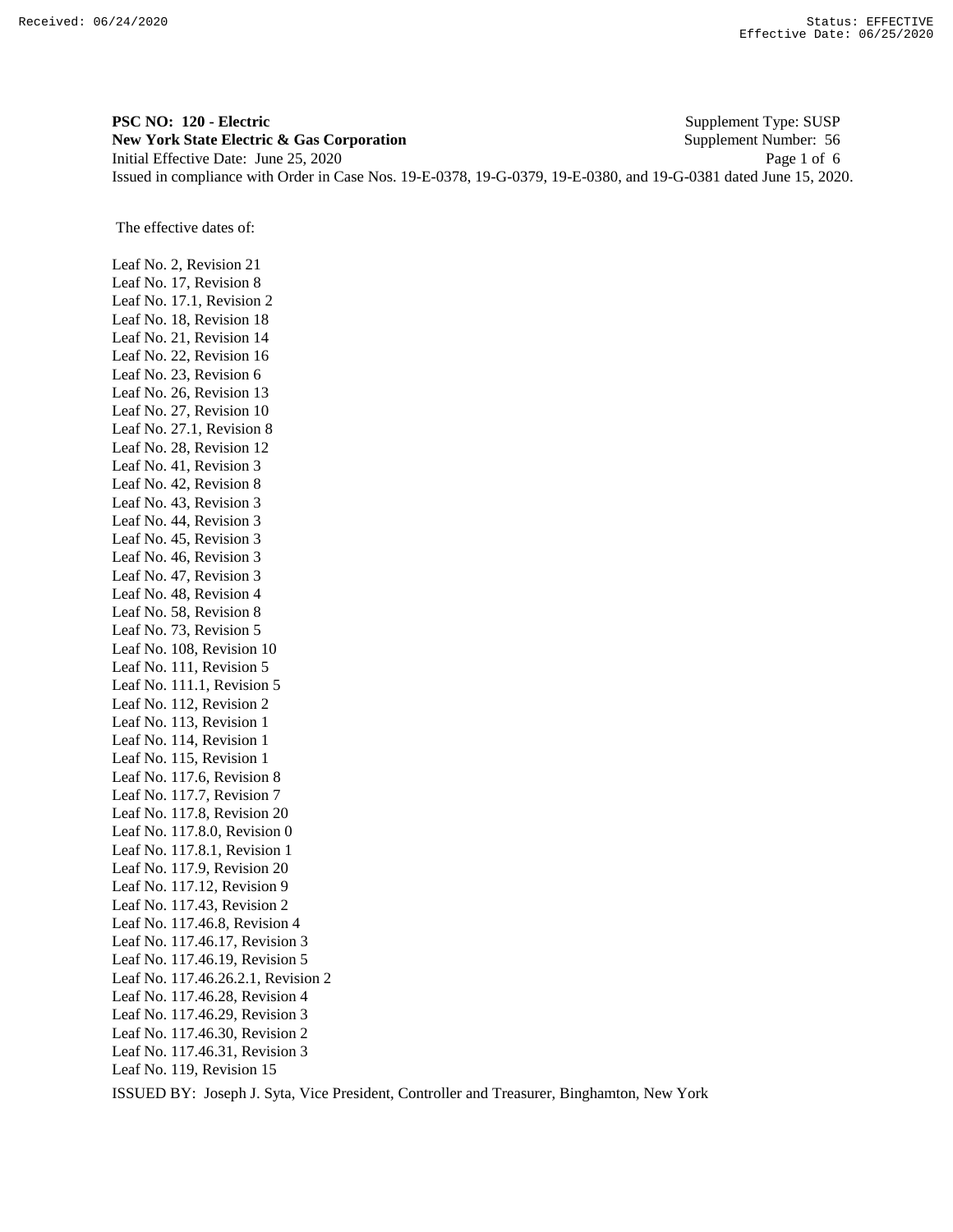**PSC NO: 120 - Electric** Supplement Type: SUSP **New York State Electric & Gas Corporation** Supplement Number: 56 Initial Effective Date: June 25, 2020 Page 2 of 6 Issued in compliance with Order in Case Nos. 19-E-0378, 19-G-0379, 19-E-0380, and 19-G-0381 dated June 15, 2020.

Leaf No. 122, Revision 14 Leaf No. 123, Revision 31 Leaf No. 124, Revision 23 Leaf No. 128, Revision 10 Leaf No. 129, Revision 18 Leaf No. 131, Revision 25 Leaf No. 131.1, Revision 7 Leaf No. 133, Revision 31 Leaf No. 134, Revision 10 Leaf No. 139, Revision 27 Leaf No. 142, Revision 16 Leaf No. 143, Revision 5 Leaf No. 147, Revision 17 Leaf No. 149, Revision 16 Leaf No. 150, Revision 16 Leaf No. 152, Revision 3 Leaf No. 154, Revision 9 Leaf No. 155, Revision 17 Leaf No. 156, Revision 17 Leaf No. 157, Revision 25 Leaf No. 158, Revision 25 Leaf No. 158.1, Revision 7 Leaf No. 161, Revision 20 Leaf No. 166, Revision 30 Leaf No. 167, Revision 27 Leaf No. 170, Revision 17 Leaf No. 173, Revision 18 Leaf No. 176, Revision 17 Leaf No. 180, Revision 3 Leaf No. 181.1, Revision 15 Leaf No. 183, Revision 6 Leaf No. 184, Revision 17 Leaf No. 185, Revision 13 Leaf No. 193.4, Revision 15 Leaf No. 194, Revision 16 Leaf No. 195, Revision 13 Leaf No. 197, Revision 30 Leaf No. 198, Revision 25 Leaf No. 198.2, Revision 11 Leaf No. 199, Revision 3 Leaf No. 200, Revision 4 Leaf No. 201, Revision 24 Leaf No. 202, Revision 16 Leaf No. 203, Revision 14 Leaf No. 207, Revision 13 Leaf No. 208, Revision 32 Leaf No. 210, Revision 18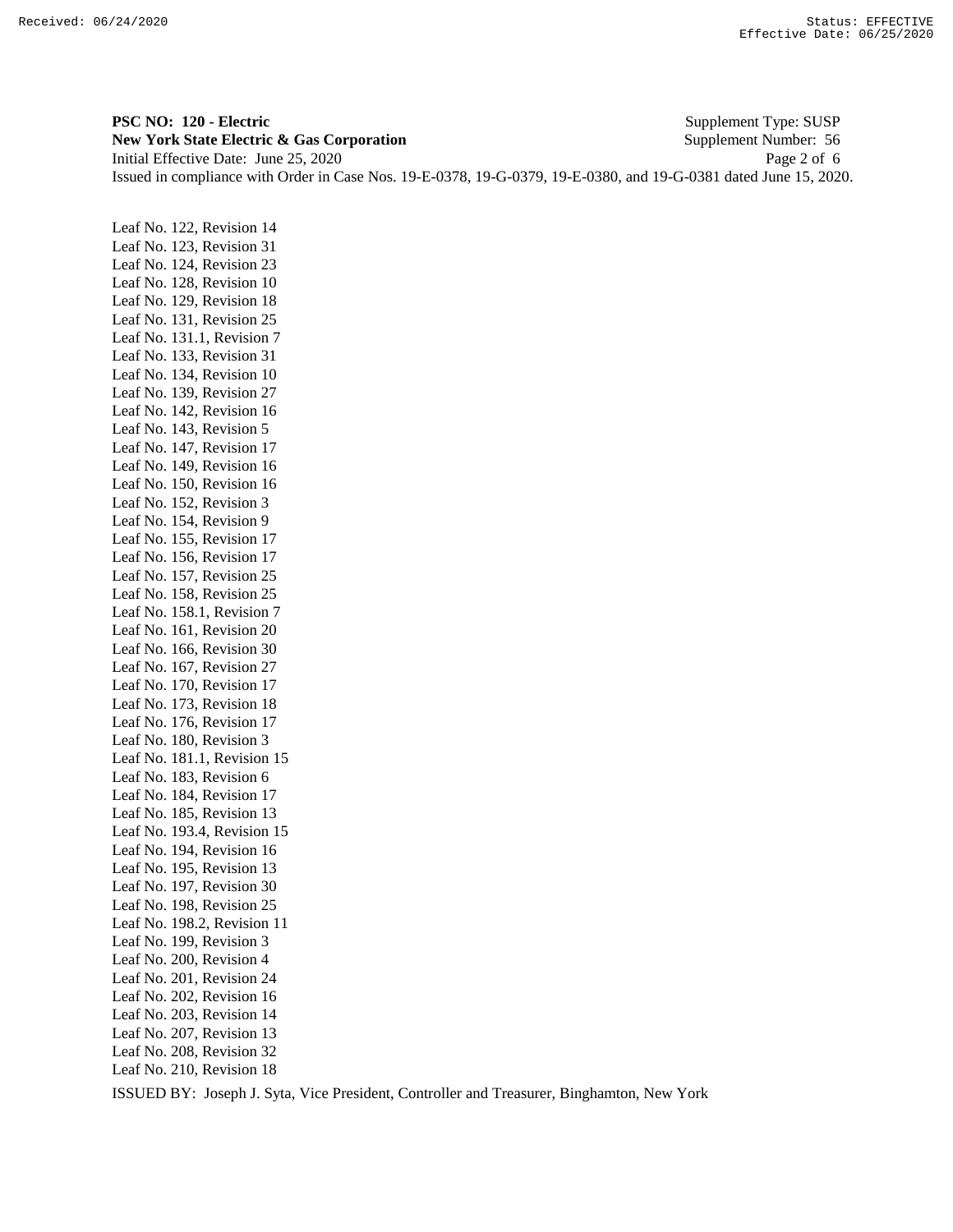**PSC NO: 120 - Electric** Supplement Type: SUSP **New York State Electric & Gas Corporation** Supplement Number: 56 Initial Effective Date: June 25, 2020 Page 3 of 6 Issued in compliance with Order in Case Nos. 19-E-0378, 19-G-0379, 19-E-0380, and 19-G-0381 dated June 15, 2020.

Leaf No. 212, Revision 17 Leaf No. 213, Revision 15 Leaf No. 214, Revision 17 Leaf No. 215, Revision 26 Leaf No. 216, Revision 24 Leaf No. 221, Revision 30 Leaf No. 228, Revision 26 Leaf No. 229, Revision 23 Leaf No. 230, Revision 26 Leaf No. 243, Revision 18 Leaf No. 243.2, Revision 13 Leaf No. 243.3, Revision 5 Leaf No. 243.4, Revision 9 Leaf No. 247, Revision 19 Leaf No. 248, Revision 25 Leaf No. 249, Revision 25 Leaf No. 250, Revision 25 Leaf No. 257, Revision 14 Leaf No. 260, Revision 13 Leaf No. 261, Revision 31 Leaf No. 262, Revision 23 Leaf No. 268, Revision 14 Leaf No. 271, Revision 13 Leaf No. 272, Revision 33 Leaf No. 274.1, Revision 17 Leaf No. 279, Revision 4 Leaf No. 287, Revision 27 Leaf No. 287.1, Revision 13 Leaf No. 287.2, Revision 5 Leaf No. 288, Revision 28 Leaf No. 288.1, Revision 21 Leaf No. 288.2, Revision 14 Leaf No. 288.3, Revision 3 Leaf No. 289, Revision 46 Leaf No. 292, Revision 3 Leaf No. 293, Revision 26 Leaf No. 294.12, Revision 7 Leaf No. 296, Revision 14 Leaf No. 299, Revision 13 Leaf No. 300, Revision 30 Leaf No. 310, Revision 28 Leaf No. 318, Revision 28 Leaf No. 319, Revision 3

are hereby further suspended to and including September 13, 2020. Pending restoration, reissue, or cancellation, the rates, rules and regulations in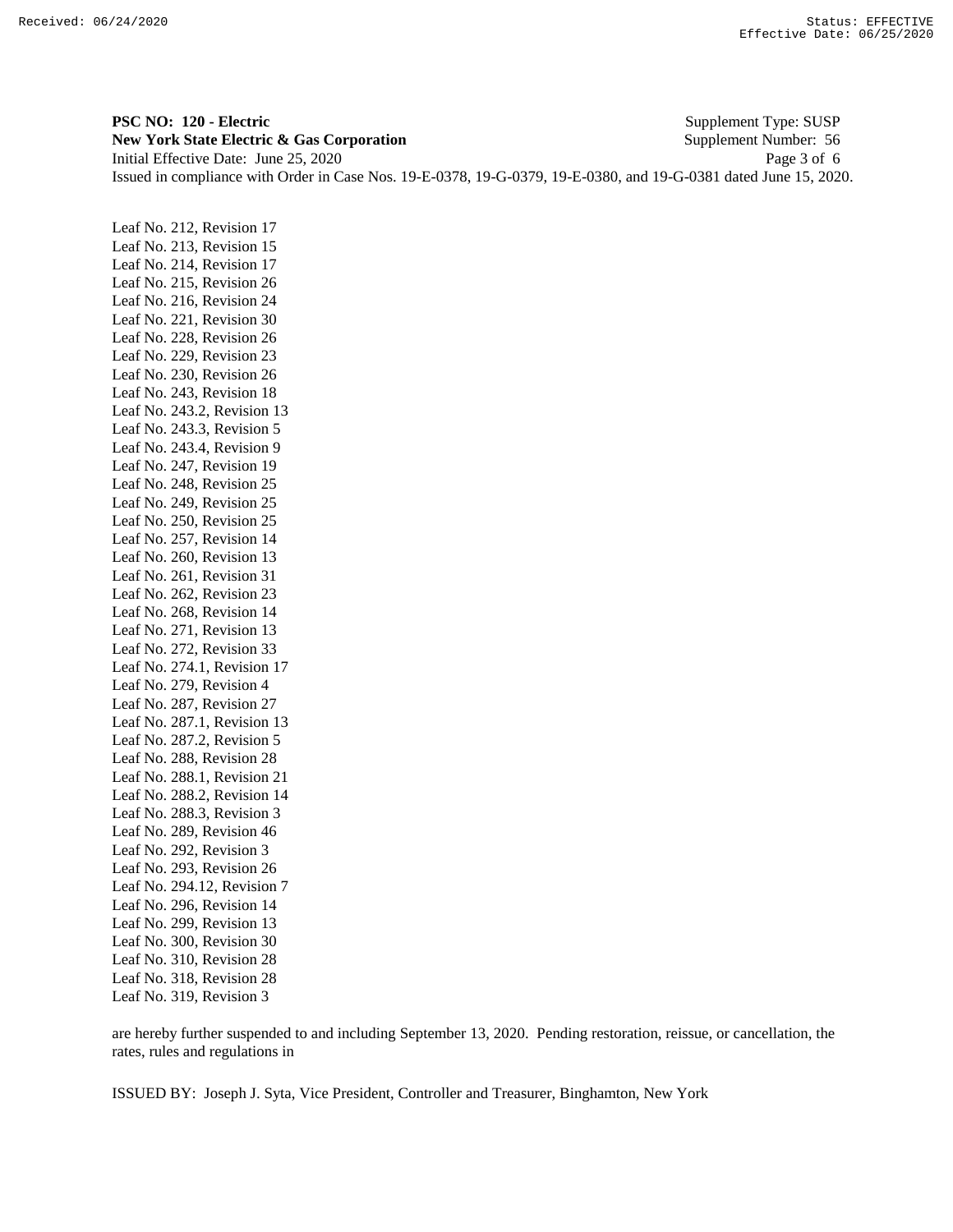**PSC NO: 120 - Electric** Supplement Type: SUSP **New York State Electric & Gas Corporation** Supplement Number: 56 Initial Effective Date: June 25, 2020 Page 4 of 6 Issued in compliance with Order in Case Nos. 19-E-0378, 19-G-0379, 19-E-0380, and 19-G-0381 dated June 15, 2020.

Leaf No. 2, Revision 20 Leaf No. 17, Revision 7 Leaf No. 17.1, Revision 1 Leaf No. 18, Revision 17 Leaf No. 21, Revision 15 Leaf No. 22, Revision 15 Leaf No. 23, Revision 5 Leaf No. 26, Revision 12 Leaf No. 27, Revision 9 Leaf No. 27.1, Revision 9 Leaf No. 28, Revision 11 Leaf No. 41, Revision 2 Leaf No. 42, Revision 7 Leaf No. 43, Revision 2 Leaf No. 44, Revision 2 Leaf No. 45, Revision 2 Leaf No. 46, Revision 2 Leaf No. 47, Revision 2 Leaf No. 48, Revision 3 Leaf No. 58, revision 7 Leaf No. 73, Revision 4 Leaf No. 108, Revision 9 Leaf No. 111, Revision 4 Leaf No. 111.1, Revision 4 Leaf No. 112, Revision 1 Leaf No. 113, Revision 0 Leaf No. 114, Revision 0 Leaf No. 115, Revision 0 Leaf No. 117.6, Revision 7 Leaf No. 117.7, Revision 6 Leaf No. 117.8, Revision 19 Leaf No. 117.8.1, Revision 0 Leaf No. 117.9, Revision 19 Leaf No. 117.12, Revision 8 Leaf No. 117.43, Revision 1 Leaf No. 117.46.8, Revision 3 Leaf No. 117.46.17, Revision 2 Leaf No. 117.46.19, Revision 4 Leaf No. 117.46.26.2.1, Revision 4 Leaf No. 117.46.28, Revision 3 Leaf No. 117.46.29, Revision 2 Leaf No. 117.46.30, Revision 1 Leaf No. 117.46.31, Revision 2 Leaf No. 119, Revision 14 Leaf No. 122, Revision 13 Leaf No. 123, Revision 30 Leaf No. 124, Revision 22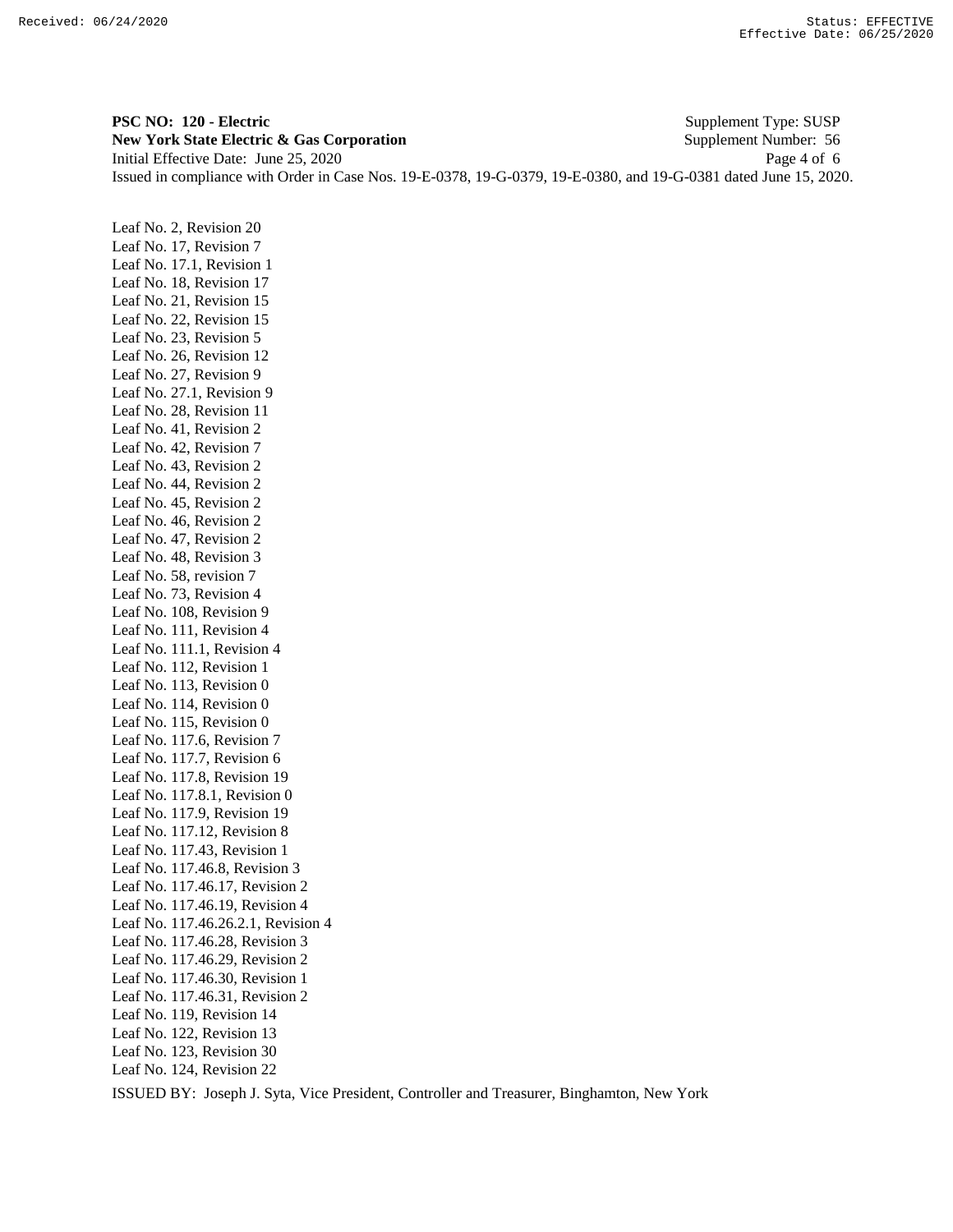**PSC NO: 120 - Electric** Supplement Type: SUSP **New York State Electric & Gas Corporation** Supplement Number: 56 Initial Effective Date: June 25, 2020 Page 5 of 6 Issued in compliance with Order in Case Nos. 19-E-0378, 19-G-0379, 19-E-0380, and 19-G-0381 dated June 15, 2020.

Leaf No. 128, Revision 9 Leaf No. 129, Revision 17 Leaf No. 131, Revision 24 Leaf No. 131.1, Revision 6 Leaf No. 133, Revision 30 Leaf No. 134, Revision 9 Leaf No. 139, Revision 26 Leaf No. 142, Revision 15 Leaf No. 143, Revision 4 Leaf No. 147, Revision 16 Leaf No. 149, Revision 15 Leaf No. 150, Revision 15 Leaf No. 152, Revision 2 Leaf No. 154, Revision 8 Leaf No. 155, Revision 16 Leaf No. 156, Revision 16 Leaf No. 157, Revision 24 Leaf No. 158, Revision 24 Leaf No. 158.1, Revision 6 Leaf No. 161, Revision 19 Leaf No. 166, Revision 29 Leaf No. 167, Revision 26 Leaf No. 170, Revision 16 Leaf No. 173, Revision 17 Leaf No. 176, Revision 16 Leaf No. 180, Revision 2 Leaf No. 181.1, Revision 14 Leaf No. 183, Revision 5 Leaf No. 184, Revision 16 Leaf No. 185, Revision 12 Leaf No. 193.4, Revision 14 Leaf No. 194, Revision 15 Leaf No. 195, Revision 12 Leaf No. 197, Revision 29 Leaf No. 198, Revision 24 Leaf No. 198.2, Revision 10 Leaf No. 199, Revision 1 Leaf No. 200, Revision 3 Leaf No. 201, Revision 23 Leaf No. 202, Revision 15 Leaf No. 203, Revision 13 Leaf No. 207, Revision 12 Leaf No. 208, Revision 31 Leaf No. 210, Revision 17 Leaf No. 212, Revision 16 Leaf No. 213, Revision 14 Leaf No. 214, Revision 16